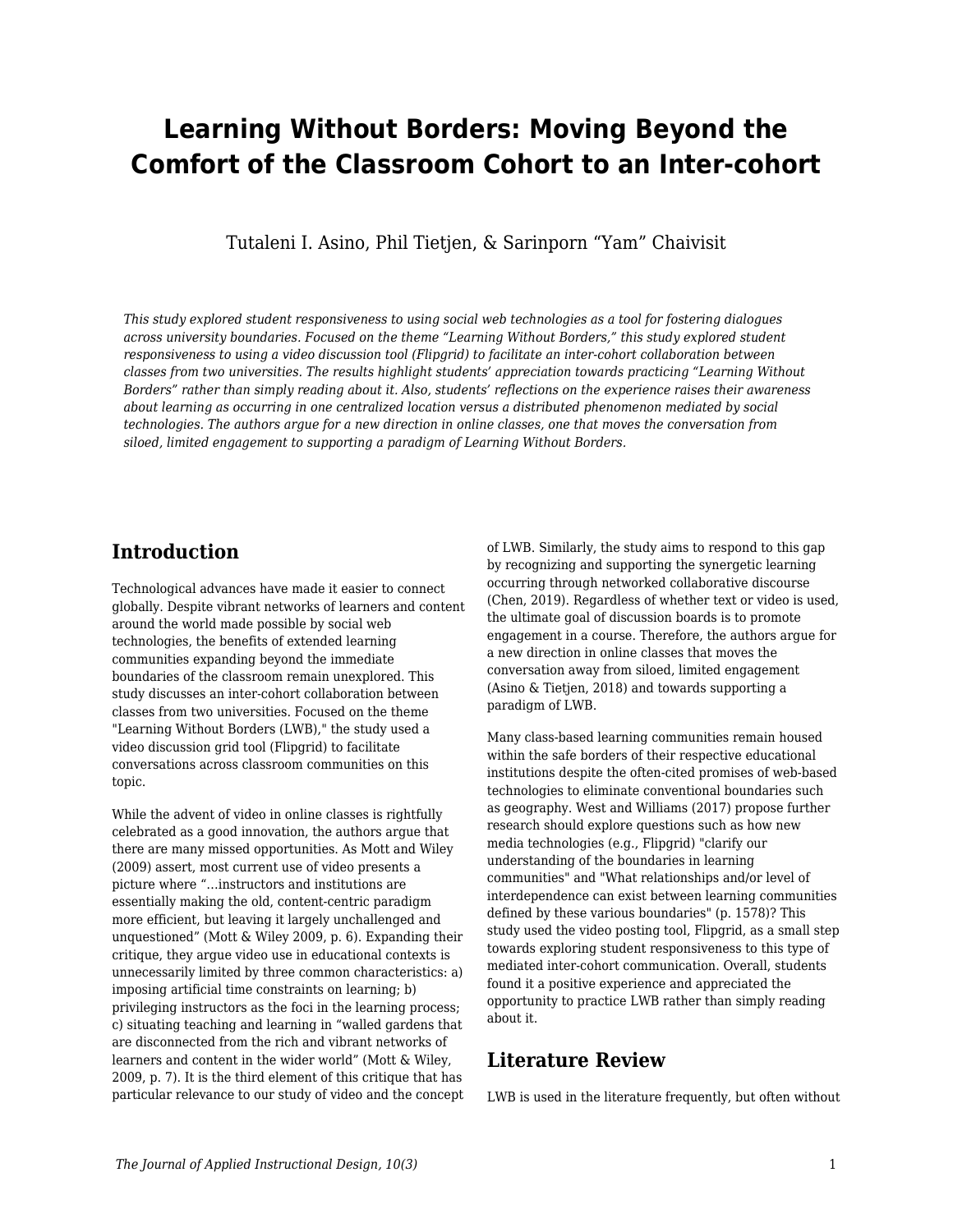an agreed upon definition. In general, it is most often used as a way to describe any type of learning outside a classroom. According to literature, understanding of LWB comprises of three key aspects: learning in service, removing distance, and collaborating on activities.

### **Service Learning**

One of the most common uses of LWB refers to service learning. Flipsen et al. (2009) used the LWB concept to refer to community-based service learning in an international context. The authors viewed LWB as providing a way for students across national borders to work together. When engaging in LWB:

> The cultural component stretches over the continents and stimulates participating students, instructors and communities to develop a flexible way of working, using all kinds of techniques and communication methods to work together adapting to different points of view and attitudes (p. 5).

Cox et al.'s (2008) concept of LWB describes service learning using the following example. For instance, taking students on trips to provide medical service as volunteers in countries such as the Dominican Republic, Cuba, and Guatemala. Similarly, Zhang et al. (2013) reported taking students to the Gambia to find solutions that address and convert agricultural waste to fuel briquettes. Kirkup (2015) discussed LWB in terms of bringing students to a university as a means of enhancing campus diversity. In the above instances, the term LWB was used as a reference to moving students from their physical borders on campus to an unfamiliar terrain to demonstrate learning is not bound to their campus.

## **Removing Distance**

A second reference to LWB in the literature refers to removing distance or showing distance should not inhibit learning. In their reflection on the disruptive impact of COVID-19 on clinical care and medical education, Brady and Pradhan (2020) linked LWB to the opportunities afforded by distance learning. They discussed how current technologies removed borders by allowing flexibility of not having to be physically on campus. Students can learn asynchronously, but also contribute synchronously from remote locations. Brown et al. (2018) associated LWB to distance education and blended learning experiences. The authors argued despite the borders distance provides, it was still possible to provide learners with meaningful experiences, including blended formats. Medina and Todd (2017) explored the issues through a lens of online safety, arguing for "learning

without walls, learning without the sense of personal or system safety being compromised" (p. 203) no matter where one is located. In these examples, the concept of LWB was used to reference the removal of physical distance through technology by reminding learners that in the age of technology, safety awareness is not limited to safety in the physical world.

## **Collaborating on Activities**

The third type of LWB discerned from the literature included bringing students together and collaborating on problem-based learning challenges. In one case, students from the United States and China developed problemsolving and online collaborative skills through a virtual classroom exchange. In 2010, the State College Area School District (SCASD) in Pennsylvania, USA agreed to help develop a virtual international classroom exchange called the Schoolwires Greenleaf program. The program's project-based curriculum paired U.S. students with Chinese learners to collaborate, foster global citizenship, and prepare students for the digital work environment. In the work of Livshits and Vasilyev (2013), LWB means:

> Students will have no borders: political (they can participate in international projects); without strict educational frames - they follow their schedule and took necessary subjects; they are also free to participate in the projects with professors and adult researchers - so they are not limited only to students projects' (p. 4).

In this case, LWB was conceptualized as not just about physical space but also collaborating and broadly removing various borders.

## **Defining "Learning Without Borders"**

As the literature review illustrates, there are many different definitions and conceptualizations of LWB. For purposes of this study, we conceptualize LWB as removing the borders of grades (undergrad/grad), institutions, Learning Management Systems ("LMS"), and other related bureaucratic borders (See Figure 1).

### Figure 1

Conceptualizing Learning without Borders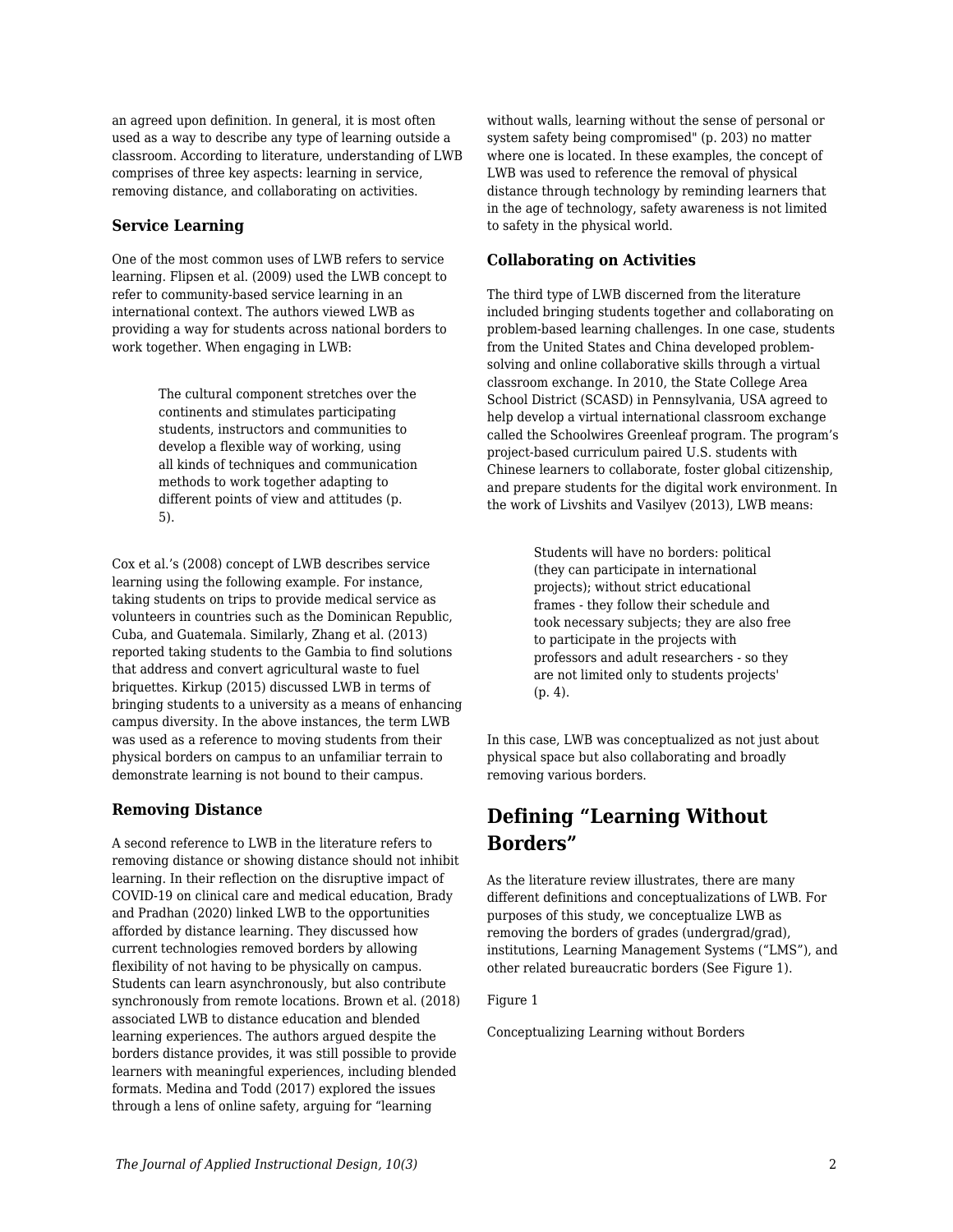

A picture showing the conceptualization of Learning without Borders

## **Method**

This study employed a design experiment, which involves an iterative cycle of designing, implementing, and evaluating (Cobb et al., 2003; Barab, 2014). For this paper, we report on the third iteration of the study.

## **Participants & Context**

This experiment featured one cohort from a university located in the Mid-Atlantic region of the U.S. ("Cohort 1") and another university from the southwestern region of the U.S. ("Cohort 2"). The Cohort 1 class consisted of 12 graduate students enrolled in an instructional technology and design program. The Cohort 2 class consisted of 20 graduate students enrolled in an educational technology program. Students were at varied levels in their master's journey and included in-service teachers as well as graduate students from various industries.

## **Design Intervention**

The design intervention involved three phases. The first was an initial meet-and-greet where students posted a video introducing themselves. The second phase asked students to respond to the Positing the future of the field (Asino, 2015) column published in TechTrends. The column consisted of two articles. The first was, Contemplating the Future of Educational Technology by Dr. Patricia A. Young of University of Maryland Baltimore County, and the second section was The Future of Learning Design: The Future's So Bright I Gotta Wear Shades." by Dr. Kyle Peck of Penn State University. The column was selected because it highlighted aspects of LWB, specifically culture and systems thinking. In the first section, Young (2019) "emphasizes the importance of culture in our field and the design of learning and learning tools" (p.20). In the second section, Peck (2019) reflected on his "four decades career as a systems thinker and shares his optimism about the bright future ahead for

the field" (p.20). In the third phase, we asked the students to reflect on their experience of participating in this "beyond borders" collaboration. A central question that guided this design intervention was, did the participant's conceptualization of LWB, change due to this experience? Accordingly, we focused our analytical lens on two aspects: (1) how the participants defined LWB at the beginning of the experience and (2) how they defined it at its conclusion.

## **Results & Analysis**

## **Participation Data**

Before presenting a more detailed analysis, a summary of participation data across the three main activities is provided (See Table 1).

#### Table 1

#### Participation Data

| Activity                | <b>Responses Replies Views</b> |    |           | Engagement<br><b>Hours</b> |
|-------------------------|--------------------------------|----|-----------|----------------------------|
| <b>Introductions 42</b> |                                | 48 | 1579 20.3 |                            |
| Article<br>Reflection   | 38                             | 94 | 1655 40.2 |                            |
| Reflection<br>Activity  | 17                             | 26 | 455       | -87                        |

## **Analysis**

Our data analysis consists of two levels. The first is a summary of emergent codes generated through an analysis of the transcript. The second is a comparative analysis of how participants described their conceptualization of LWB changing, or not, as a result of the experience (i.e., How do you define Learning Without Borders? After participating in this discussion activity, how has your definition of Learning Without Borders changed?).

## **Level 1 Analysis: How are the Participants Talking about the Experience?**

Before immediately delving into a comparison of how definitions of LWB may have changed due to this intercohort experience, some insights were made based on how the participants from these different universities were talking about and characterizing LWB. What keywords, phrases and words frequently emerged in their descriptions, framings and perceptions of LWB? Analysis of the transcripts revealed seven codes:

- 1. Space and time
- 2. Physical geography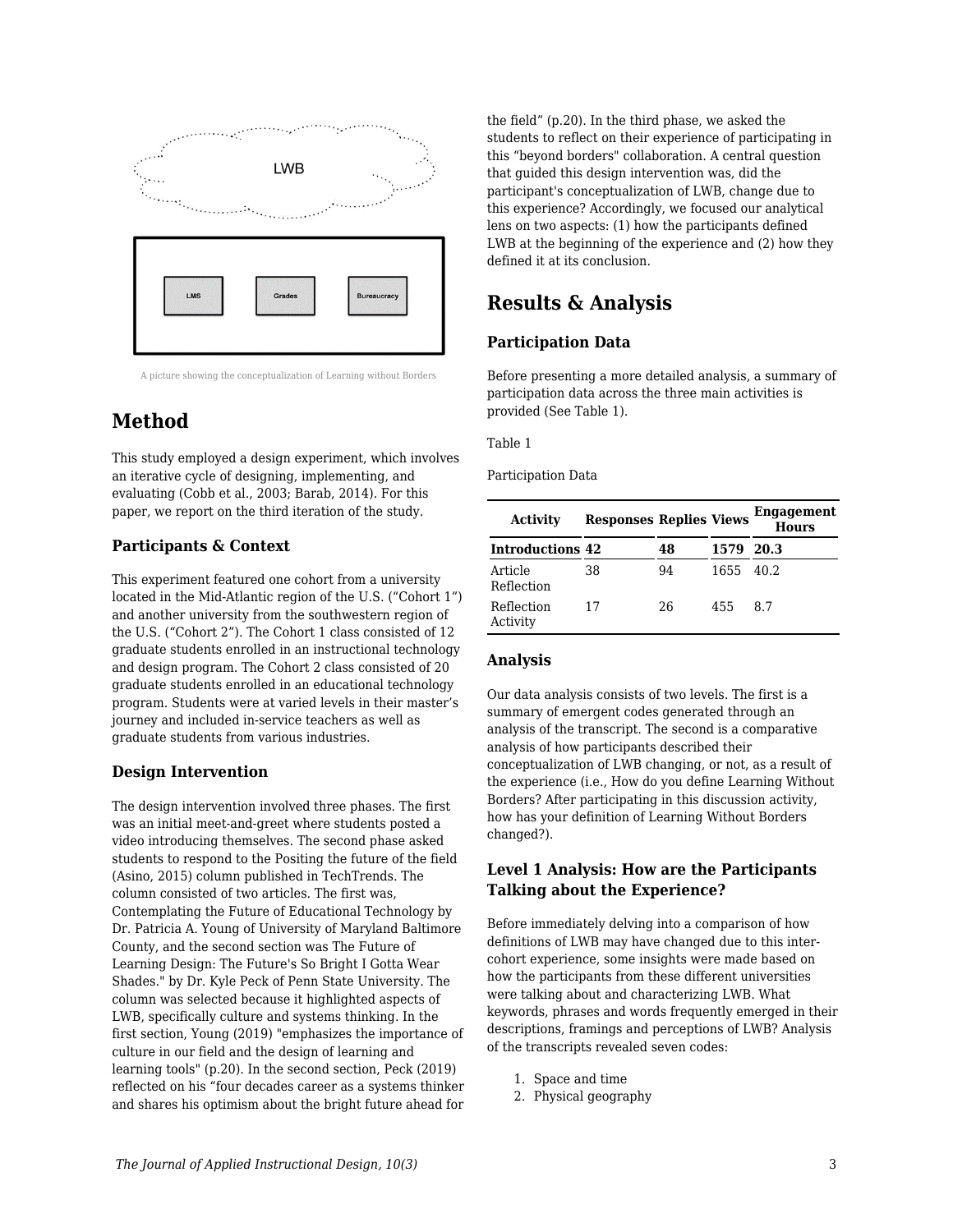- 3. Access
- 4. Autonomy
- 5. Collaboration
- 6. Pedagogy
- 7. Praxis

In the paragraphs below, we provide a definition and brief example of each code.

#### **Space & Time**

The code of Space & Time referred to instances where a participant described how LWB meant learning was not restricted to a predefined classroom space and time. Similarly, this conceptualization of LWB meant the student could tailor learning to a time that was most suitable to their schedule. An example of the "Space & Time" code is demonstrated in the excerpt:

> It means being able to learn share communicate without the confines of 4 walls or the confined of having to do it at us in very specific time. It is open. I can do it with any one, it doesn't matter where they are located.

### **Physical Geography**

Similar to "Space & Time", the element of physical geography emerged in participants' definitions of LWB when they explicitly referred to their physical location and how it related to learning (e.g., as an obstacle being removed). For example, in the following excerpt is "It doesn't depend on where you live. It's about your desire to learn and you're not confined to only knowing about the things that are going on in your area."

### **Access**

Access generally pertained to when participants contextualized LWB as providing all people equal access to resources for learning. An example of this is "Learning Without Borders to me means that we should really have all the information at our fingertips. And that everything would be accessible to us".

#### **Autonomy**

The characteristic of autonomy surfaced when participants defined LWB by how it enabled one to pursue self-directed learning. An example:

> I'm a big believer in trying to better yourself and be better for this world so I think that that's all great. There's a lot of great things out there, I've really enjoyed

this week, collaborating with Oklahoma State. I think it's great to get a different perspective from people that we wouldn't normally interact with everyday.

### **Collaboration**

The element of collaboration could be observed when a participant defined LWB as support for building understanding across divergent viewpoints. An example is in the following excerpt:

> What Learning Without Borders means to me is the realization, or the fulfillment of what the Internet dreams of the Internet originally came with in the late 90s, where people were talking about communication with people from all over the place not necessarily just your own country not necessarily your own ethnicity or culture. … should be able to have a classroom where I can join students from Africa from Asia from everywhere and the same thing.

### **Pedagogy**

The element of pedagogy was noticed when participants defined LWB as how it stimulated new ideas for changing their teaching practice. An example is "I've had a lot of fun. I look forward to doing more of these styles of assignments and classroom education, and I might start incorporating something similar to this in my own work, education".

### **Praxis**

Praxis most notably surfaced in the data when participants described how they saw the current activity as a form of applying or doing LWB rather than just reading about it. An example of this is "we're practicing learning Without Borders" and "... so after this week. I feel like my understanding of Learning Without Borders has definitely increased and I feel that after having this experience **I have gone just from learning and talking about Learning Without Borders actually doing it** [emphasis added]".

## **Level 2: Content Analysis**

To better understand student responses towards extending the boundaries of their respective classrooms, our second level of analysis of the data primarily focused on student reflections and how the experience impacted or changed their notions of LWB. More specifically, the analysis focused on two categories of change as a result of participating in this experience: (1) those participants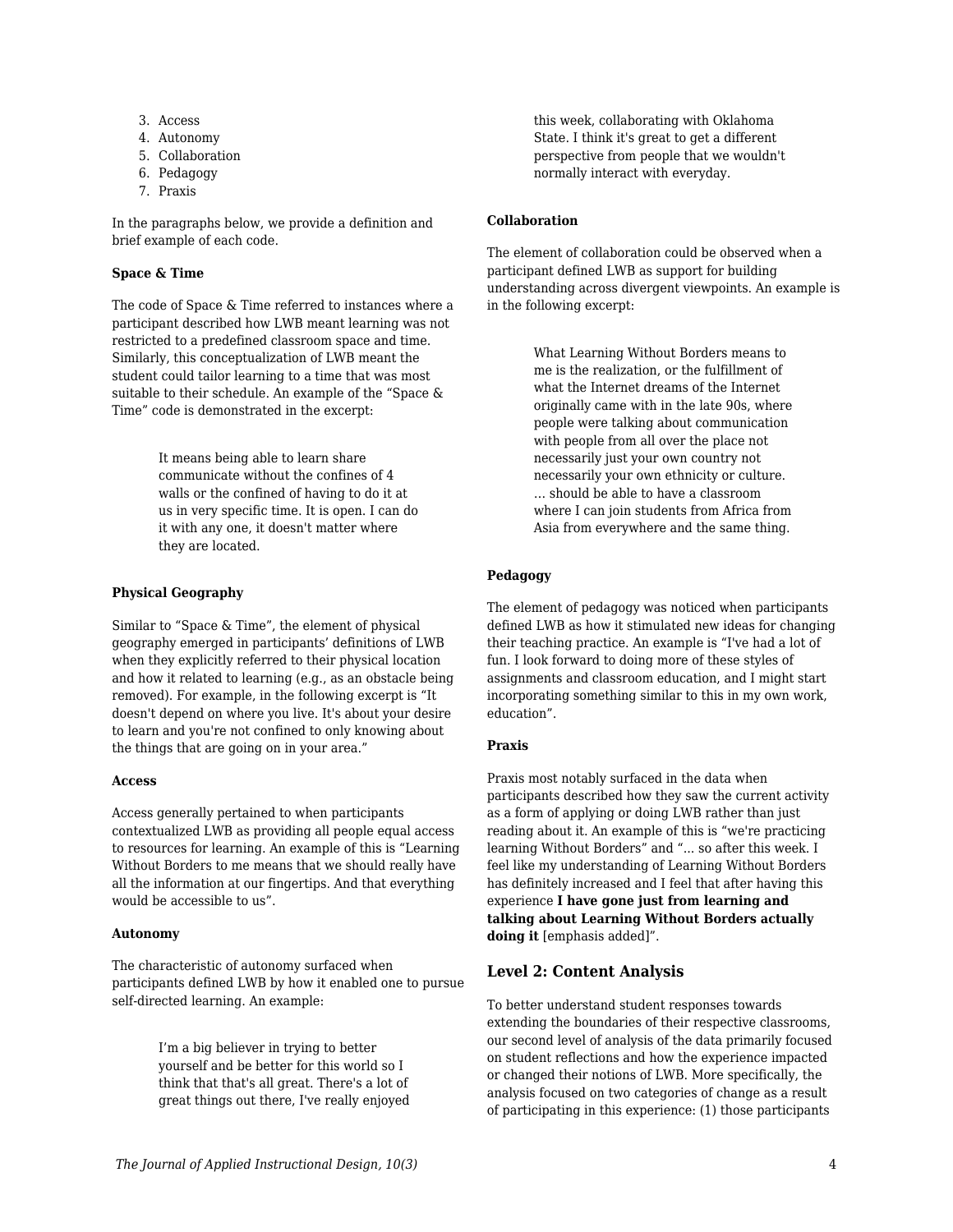who explicitly acknowledged a change in their definition of LWB and (2) those who said the experience did not change their definition or only in very small ways.

#### **Change in Definition of LWB**

We begin this level of analysis by focusing on examples of participants who described their definitions of LWB as changed. To adequately contextualize the nature of this change, the definition they gave before participating in the experience and the definition they shared afterwards are provided. In this first example, the participant conceptualizes LWB primarily as an issue of access to resources and the importance of equity when it comes to the access of educational resources:

> Before: "And Learning Without Borders means to me that. We can all have access to the same information. And it doesn't matter where we're from what we look like? What other resources we have things like that".

> After: "so after this week. I feel like my understanding of Learning Without Borders has definitely increased and I feel that after having this experience I have gone just from learning and talking about Learning Without Borders to actually doing it. It's been really helpful in showing me the benefits that learning Without Borders and online learning can have with students, especially students who don't have the same type of access to learning materials as other students and so this has been a really helpful experience. I really liked it and I feel like I've learned a lot".

In the case of this participant, a transition in their definition of LWB from one that is more abstract and arguably idealistic (e.g., "We can all have access to the same information") to one that is more concrete and specific (e.g., "after having this experience I have gone just from learning and talking about Learning Without Borders actually doing it") is apparent.

In the next example, the participant explains the change in their LWB definition has undergone a small, but nevertheless noticeable change:

> Before: "Learning Without Borders means to me, giving students the freedom to learn any place at any given time. It allows individuals who may work, a 9 to 5 job or even though they have families. The ability to continue their education."

After: "overall, I definitely enjoyed this week's discussion and it kind of changed my viewpoint a little bit about learning Without Borders. And I just think it's a great tool and I hope that we can use this in many ways. I just want to think also doctor [name of professor facilitating the experience] for putting this together and allowing us to join you guys an open this up in a different format".

Initially, the participant conceptualizes LWB as affording an individual personal flexibility with regard to their professional and family responsibilities. After the experience this participant envisions LWB as more specifically connected to pedagogy, and specifically how it presents opportunities for more creative teaching and learning experiences by engaging in conversations with cohorts from different universities. Therefore, the participant expresses how it is now seen as a "great tool" for experiencing learning "in a different format."

#### **No Change in Definition of LWB**

Next, the analysis shifts to examples of participants who's definition of LWB remained the same. In this first example, the participant conveys the lack of change in definition in a nuanced way stating initially their definition "hasn't changed" but then later that it "has been enhanced."

> Before: "To me learning Without Borders means I can learn from anywhere at any time with any resource available to me, I can reach out to people across the Globe and in turn, they can reach out to me and it just takes it much further than just the local schools."

After: "And I think that my understanding of Learning Without Borders hasn't changed. It has been enhanced. I think I have a better understanding of collectively what we all think it is. There are parts and pieces that maybe I hadn't thought of that were brought to my attention and I think that we're all on the same page when we're talking about Literacy and digital literacy and the future of where instructional design and digital education is going. … I look forward to doing more of these styles of assignments and classroom education, and I might start incorporating something similar to this in my own work, education." (userid: yj)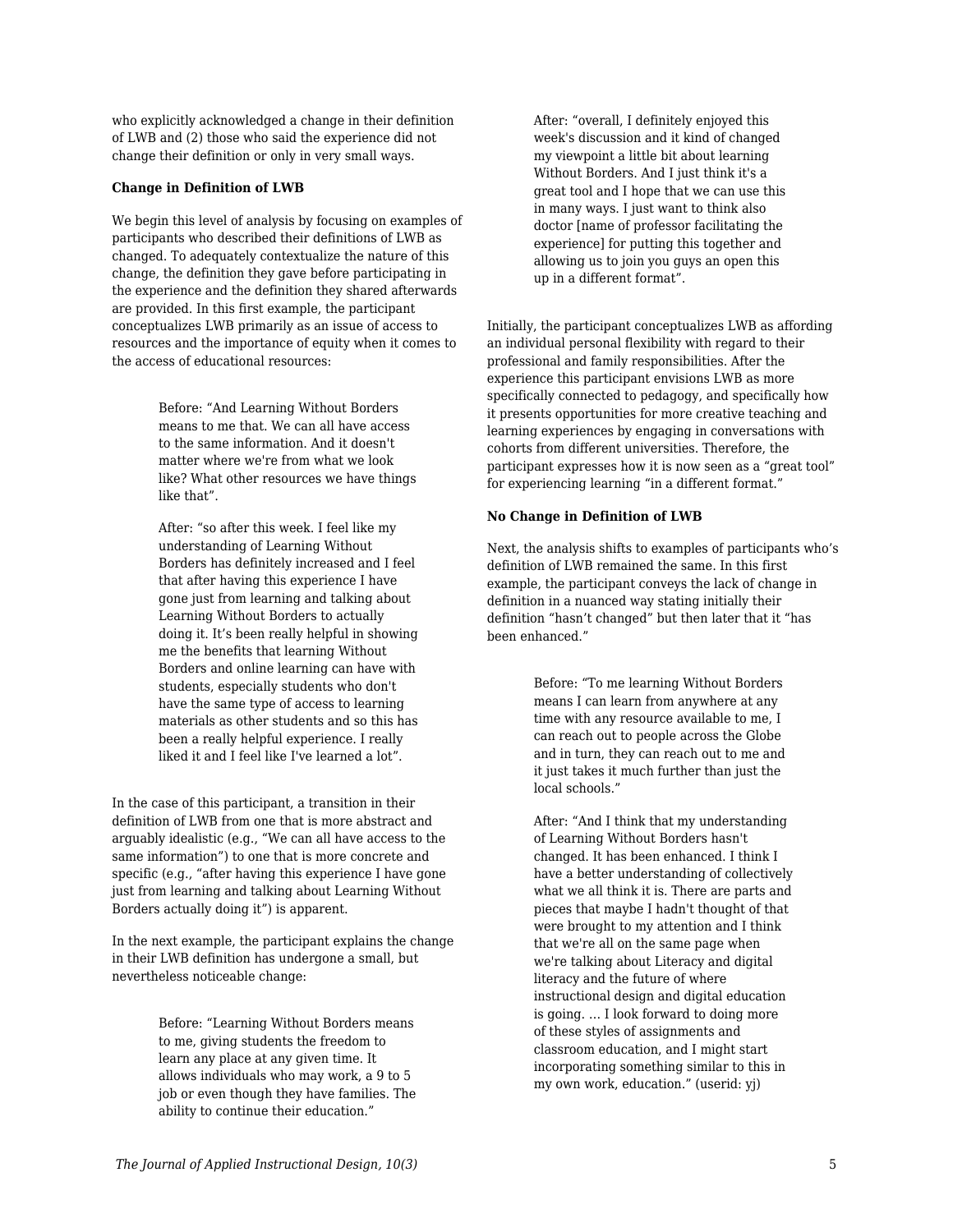Enhanced understanding of LWB develops through the participant's recognition that "parts and pieces" introduced new dimensions of awareness. In addition, this richer depth of awareness involved more than viewing LWB as anywhere-anytime learning, but also suggested notions of learning as part of a larger collective leveraged for furthering advancements in educational pursuits such as digital literacy and instructional design. This enhanced understanding of LWB parallels previous participants (e.g., "ks"; "yj") who are drawn to the creative possibilities of the pedagogy. This is illustrated, for example, in the utterance "I look forward to doing more of these styles of assignments and classroom education, and I might start incorporating something similar to this in my own work". In this example, the participant has been inspired to think about how this experience could be applied to their own professional practice.

In the next example, the participant shared their definition of LWB through the lens of their job and related work:

> Before: "Learning Without Borders to me means my customers which are our students at [name of university] as the production manager for [name of agency], we make videos for all of our online courses. So all the people that take the courses that watch videos they're watching the videos I make so all of the people that I work for basically are learning Without Borders. They're getting their degree all over the world through [name of university] and some of them might not ever set foot on campus at my alma mater."

> After: "As far as my understanding of Learning Without Borders goes, it's remained the same basically been reinforced from other experiences I've had with other online classes. But getting past theories and actual practical use, I guess. As far as I am concerned as a student. It was just reinforcing things I've heard about but actually doing myself, I've just come to notice that. You know. Especially with as far as student community involvement goes where you are kind of building a community, people's responses to each other and videos and sharing thoughts and ideas so those are my thoughts."

This participant clearly conveys their definition of LWB has not changed. Their definition is an extension of what they already do in their professional work context. In addition, the participant uses variations of the word "reinforce" to show the high degree of overlap between the classroom learning experience facilitated by Flipgrid and other aspects of their professional and personal life. Also yielding worthwhile insights was comparing "before" and "after" statements. In the "before" statement, the participant's vision of LWB is transactional and unidirectional. The statement "they're watching the videos I make ..." includes little to no mention of any reciprocal dialogue with the audience to whom the video content is being shared. However, in the "after" definition, this participant revealed slight malleability in the definition by pointing to LWB as relating to "building a community" – an intrinsically dialogic function. The participant exhibits a small shift from a perspective on LWB less about the geographical movement of the communication and more about the dynamically moving social processes of "sharing thoughts and ideas" to facilitate the construction of a community.

In this last example, the participant envisions LWB through a philosophical lens, and while their philosophical perspective has not changed, the recent learning experience has prompted them to think about how it can impact their teaching practice.

> Before: "Learning Without Borders to me just means thinking about learning more expansively more broadly, so for example, I've used Flipgrid with my students before to have had them record book reviews. But I never thought about using the discussion feature to have them communicate with each other, or to communicate with people in other places so maybe just thinking about even an existing tool using it in a new way."

> After: "I think my basic idea of Learning Without Borders **has stayed kind of the same** [emphasis added] as far as Conceptualizing it. what I think this experience has done and **what has changed is I been able to take it from theory to practice as it were, and think about ways to use it in my classroom**. [emphasis added] It's very much more concrete and accessible so I've been thinking about ways to use Flipgrid in this way, with my students for example, to connect them with people and ideas, they wouldn't have access to otherwise. You know whether that's from other schools or just other parts of the country. You know it always thought before. You know learning Without Borders is. You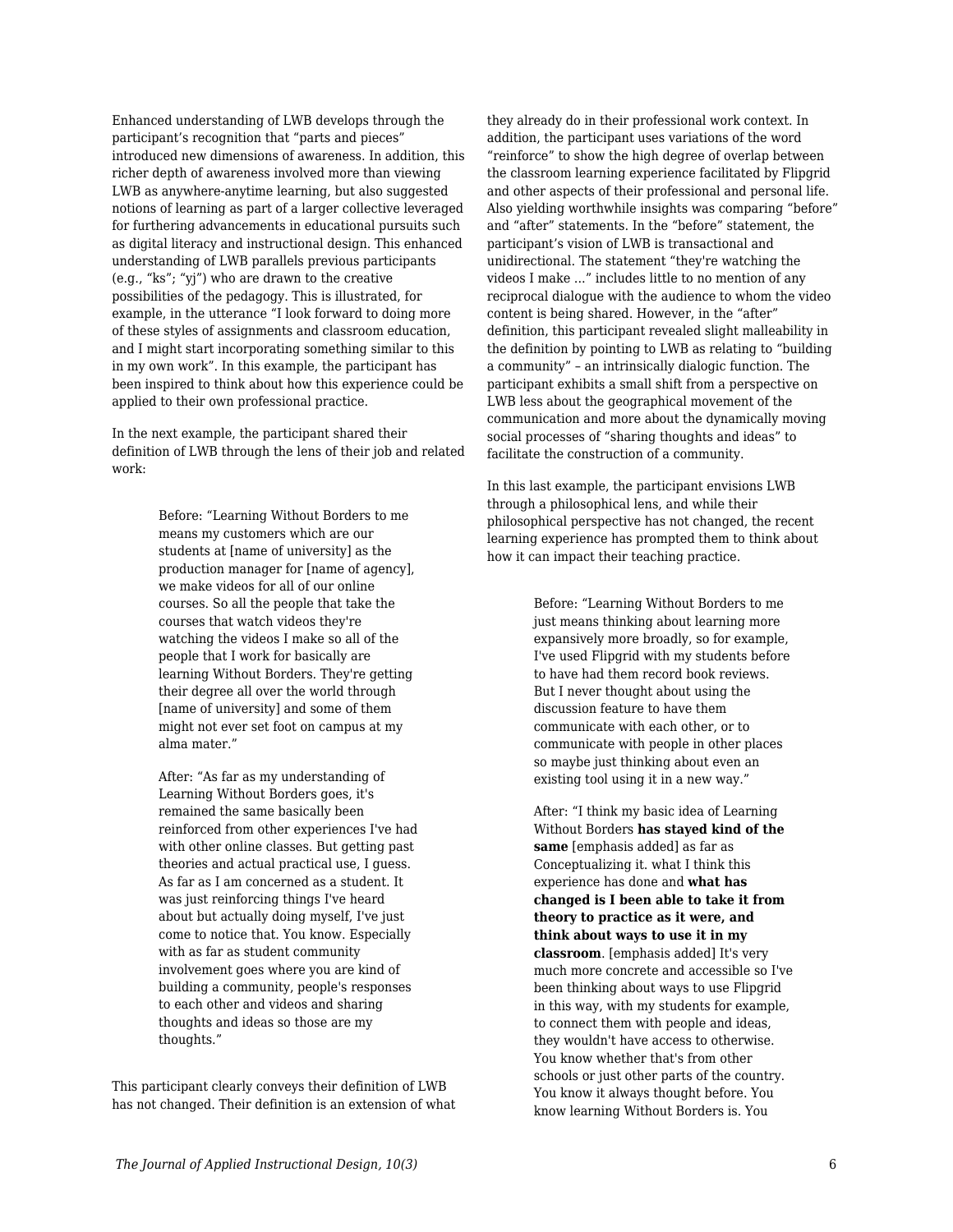know something wonderful that I should be doing, but it's probably very expensive and complicated. And now I see that it's it doesn't have to be".

Similar to some of the previous examples, this participant also adopts a nuanced perspective when it comes to expressing their thinking on the concept of LWB. On the one hand, they state their definition of LWB "stayed the same," yet they qualify this position by qualifying "kind of" (i.e., kind of stayed the same). The depth of this qualification becomes more evident as they describe how this learning experience inspired them to think how LWB can be transformed from an abstract, philosophical concept into practical application for teaching. Specifically, LWB expanded their thinking (e.g., "I never thought about using ...") about how LWB is realized through tools such as Flipgrid because the tool enables students to "communicate with people in other places." Another interesting detail surfacing in this participant's post-experience definition is how it has changed the participant's view of the cost or economics of implementing this type of learning experience. As Flipgrid is free to educators, the prior belief that LWB was a costly venture has become much less so. This, in turn, has reshaped their understanding of LWB as something that is a lofty philosophical principle to one that can

## **Discussion**

In general, students explained that while their definitions of LWB did not change dramatically, this experience did, however, prompt them to think about it in more deliberate and deeper ways. A key pattern emerging in this initial round of analysis was how students made the metacognitive connection between the general goal of the design activity and their own internal thought processes. One way in which this surfaced was when students described much appreciation for actually practicing the concept of LWB rather than just reading about it. These metacognitive reflections provided greater insights into students' overall receptivity of the experience.

From a somewhat different angle, students' reflections conceptualize the learning space as something not restricted to the physical classroom but rather extended by connections made through the Internet. Similarly, students' comments suggested recognition of a shift from seeing learning as occurring in one centralized location (e.g., classroom) to a distributed phenomenon mediated by social technologies such as Flipgrid. Other students commented directly on the partnership between the two different cohorts which signals students' willingness to extend the classroom beyond conventional boundaries. Finally, it was promising to see some participants talk

about how the experience served as inspiration and encouraged them to try something similar in their own teaching practice.

## **Conclusions**

This study explored student responsiveness to using social web technologies as a tool for fostering dialogues across university boundaries (i.e., LWB). Overall, students found this experience to be a positive one and appreciated the opportunity to practice LWB rather than simply reading about it.

This study sought to address the primary issue of better realizing the potential for using social web technologies to foster learning connections beyond the boundaries of the conventional classroom cohort. Despite the oftencited promises of social web technologies to eliminate conventional boundaries, such as geography, many classbased learning communities remain housed within the safe boundaries of their respective educational institutions. Comparatively, little progress has been made to expand the classroom boundaries to include and collaborate with students from other universities. One possible obstacle may be lack of rich media (e.g., video) to enhance meaningfulness of collaborative conversations. Another possible factor might be the logistics for coordinating an inter-cohort collaboration are too time-consuming or detract from the primary course content. However, the authors argue this type of intercohort learning experience can be adapted for any disciplinary area. Moreover, the social learning processes embedded within this experience proves immensely rewarding and complementary to student learning. Several participants pointed that they realized through participating in this project the value and the opportunity to practice LWB rather than simply reading about it. Similarly, Flipgrid represents a promising social technology tool for facilitating this type of inter-cohort communication.

In considering future paths of investigation, this study represents only initial steps towards exploring how to use computer-mediated discussion technologies in more creative ways. Similarly, this study raises a variety of questions to guide future investigations. Future questions guiding further research include:

- Are there certain disciplinary subject areas where these digitally-mediated inter-cohort learning communities show stronger evidence of success?
- Could digitally mediated inter-cohort learning communities encourage or promote higher levels of student engagement? Agency?
- How would a study such as this change if the length of engagement was longer or more frequent?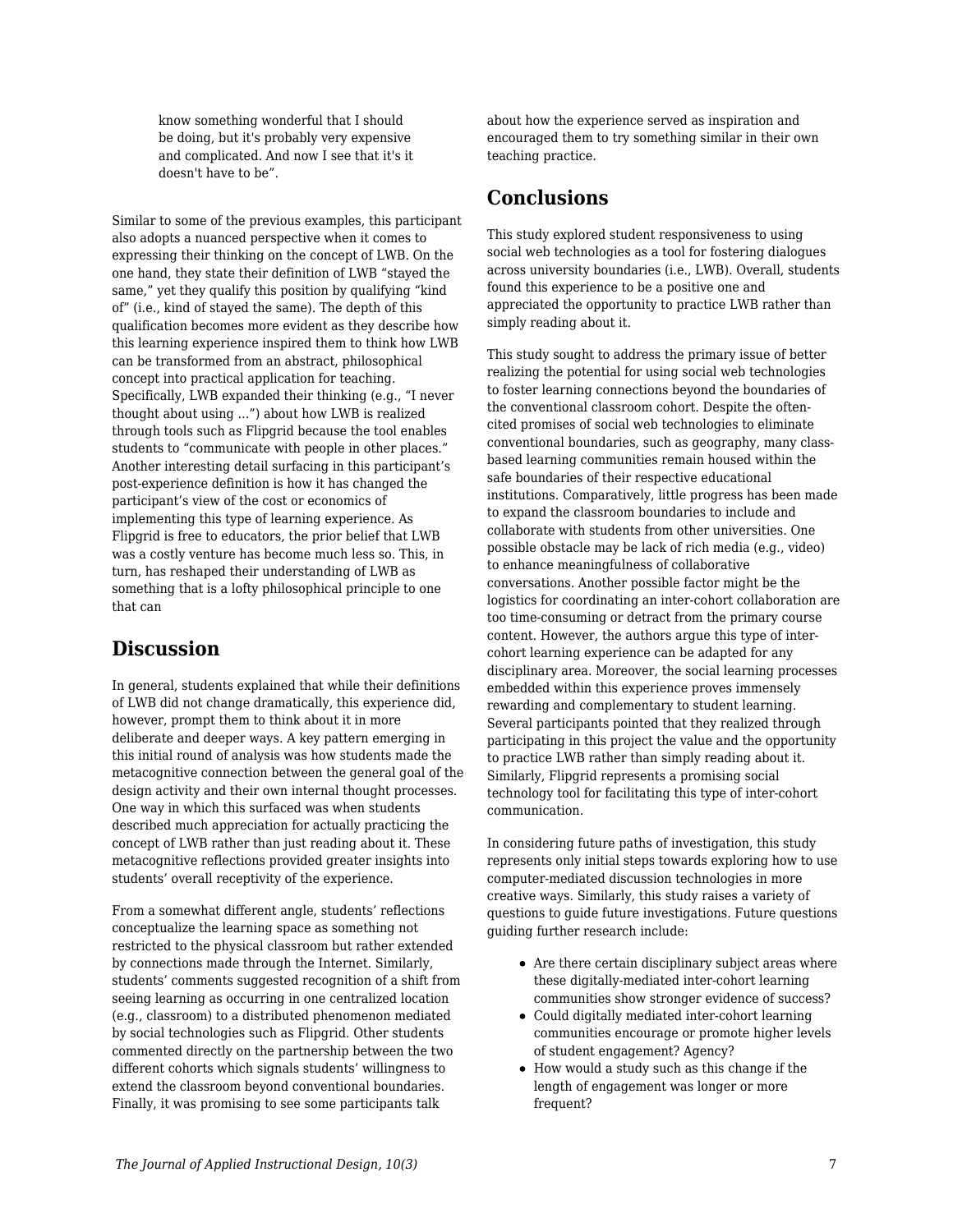- How would a study such as this change if participants were asked to assess the experience either privately with the instructor or more publicly through social media?
- In what ways could the designs of these intercohort learning community experiences be shared and developed as Open Educational Resources (OER) and/or as exemplars of Open Pedagogy?
- How would the nature of the conversations among the cohorts change if the primary discussion mechanism was something other than an article? For example, what if students shared a personal artifact that had special meaning to them?
- How would a study such as this change if a different technology was used such as for example the synchronous, audio platform, Clubhouse?

These options only scratch the surface of what is possible for future avenues of exploration. While educational research has generated a substantial body of research on learning communities, most of it is restricted to traditional classroom-based cohorts. This study aims to advocate for using the affordances of social web technologies to build inter-cohort learning communities to encourage students and faculty to move beyond the safe comforts of traditional boundary.

## **References**

- Asino, T.I. , & Tietjen, P. (2018, June 27). Making Learning Without Borders a Reality. Educause Review. Retrieved from https://er.educause.edu/blogs/2018/6/making-learnin g-without-borders-areality
- Asino, T.I. (2015). The future of our field. TechTrends, 59(20). https://doi.org/10.1007/s11528-014-0816-8
- Barab, S. (2014). Design-based research: A methodological toolkit for engineering change. In e. In K. Sawyer (Ed.), The Cambridge Handbook of the Learning Sciences, Second Edition (pp. 151–170). Cambridge University Press.
- Brady, A. K., & Pradhan, D. (2020). Learning without borders: Asynchronous and distance learning in the age of COVID-19 and beyond. ATS Scholar, 1(3), 233-242. https://doi.org/10.34197/ats-scholar.2020-0046PS
- Brown, C., Davis, N., Sotardi, V., & Vidal, W. (2018). Towards understanding of student engagement in blended learning: A conceptualization of learning without borders. In M. Campbell, J. Willems, C. Adachi, D. Blake, I. Doherty, S. Krishnan, … J. Tai

(Eds.), Open Oceans: Learning without borders. Proceedings ASCILITE 2018 Geelong (pp. 318–323). [https://edtechbooks.org/-oyGU](https://2018conference.ascilite.org/conference-proceedings/)

- Chen, B. (2019). Designing for networked collaborative discourse: An UnLMS approach. TechTrends, 63(2), 194-201. https://doi.org/10.1007/s11528-018-0284-7
- Cobb, P., Confrey, J., DiSessa, A., Lehrer, R., & Schauble, L. (2003). Design experiments in educational research. Educational researcher, 32(1), 9-13. https://doi.org/10.3102/0013189X032001009
- Cox, C. L., Lenahan, S. M., Devine, P. S., & Linos, P. K. (2008). Learning without borders: Qualitative exploration of service-learning. Science Education and Civic Engagement 10(2) 16 - 25
- Flipsen, N. A., van der Weide, T. P., van Reijswoud, V., & Ssozi, F. (2009). Learning without borders: Community based learning in a development setting. In Proceedings of the Engineering Education and Educational Technologies (EEET 2009), Orlando, FL, (pp. 303-308).
- Kirkup, S. (2015). Learning without borders. Long Island Business News. [https://edtechbooks.org/-Sefb](http://argo.library.okstate.edu/login?url=https://www.proquest.com/trade-journals/learning-without-borders/docview/1749888828/se-2?accountid=4117)
- Livshits, I., & Vasilyev, V. (2013). Concept of the International Project University "Learning without borders." In ETOP 2013 Proceedings, M. Costa and M. Zghal, eds., (Optical Society of America, 2013), paper EWD5.
- Medina, V. G., & Todd, R. J. (2017, August). Building a wall of digital safety: A passport for learning without borders. In: Proceedings of 46th Annual International Conference and 19th International Forum on Research, pp. 179–195. DOI: https://doi.org/10.29173/iasl7164
- Mott, J., & Wiley, D. (2009). Open for Learning: The CMS and the Open Learning Network. In Education, 15(2). Retrieved from [https://edtechbooks.org/-yHNEw](http://ineducation.ca/ineducation/article/view/53)
- West, R. E., & Williams, G. S. (2017). "I don't think that word means what you think it means": A proposed framework for defining learning communities. Educational Technology Research and Development, 65(6), 1569–1582. [https://edtechbooks.org/-sLk](https://doi.org/10.1007/s11423-017-9535-0)
- Zhang, H., Everett, J., & Tryner, J. (2013). Service Learning Without Borders – Turning Peanut Shells to Fuel Briquettes in the Gambia. Paper presented at 2013 ASEE Annual Conference & Exposition Proceedings, Atlanta, Georgia. [https://edtechbooks.org/-SpUr.](https://doi.org/10.18260/1-2--22449)